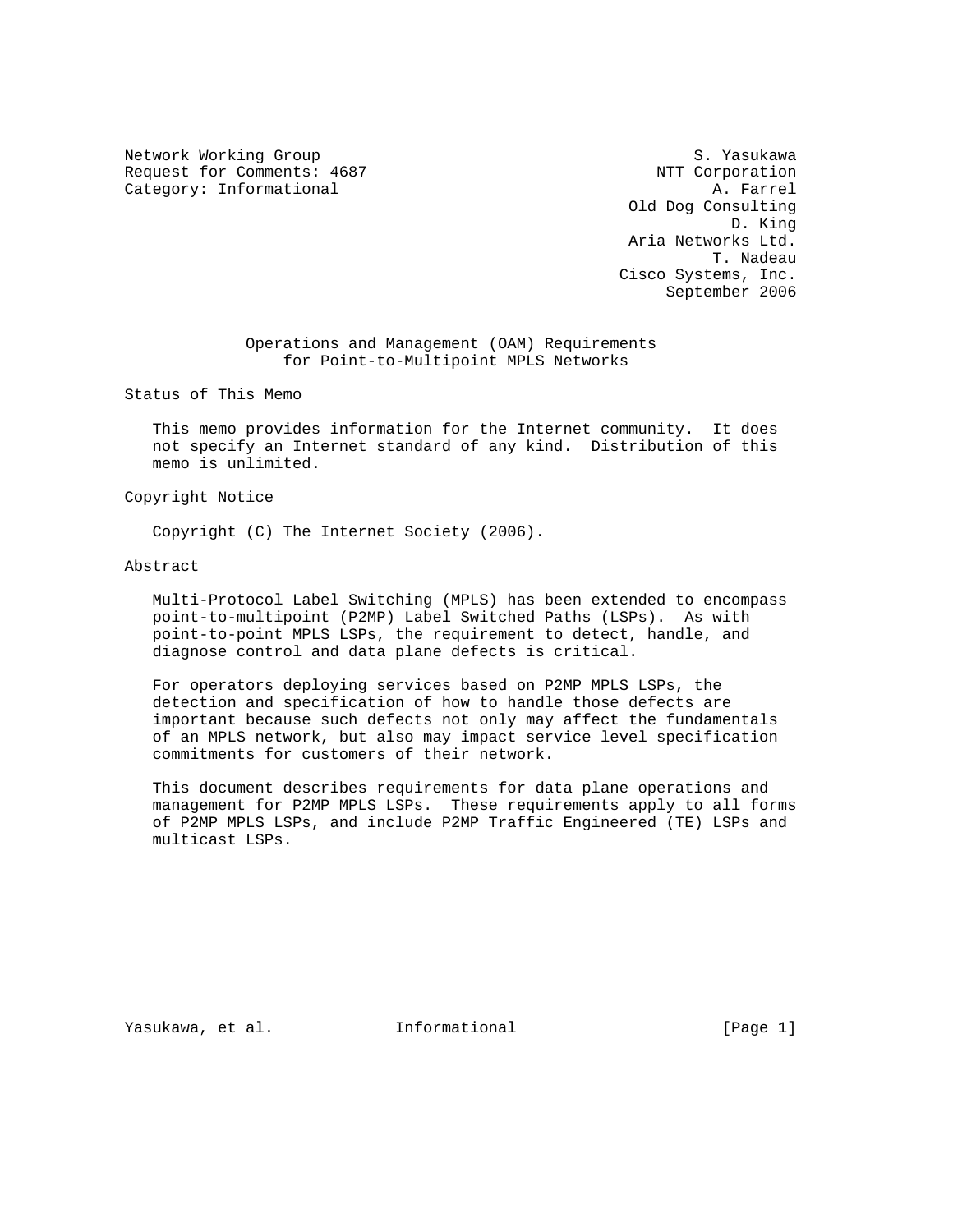Table of Contents

|                | 2.1. Conventions Used in This Document 3                      |
|----------------|---------------------------------------------------------------|
|                |                                                               |
|                |                                                               |
|                |                                                               |
|                |                                                               |
|                | 4.1. Detection of Label Switch Path Defects 5                 |
|                |                                                               |
|                |                                                               |
|                | 4.4. Service Level Agreement Measurement 7                    |
|                |                                                               |
|                | 4.6. Alarm Suppression, Aggregation, and Layer Coordination 8 |
|                | 4.7. Support for OAM Interworking for Fault Notification  8   |
|                |                                                               |
|                |                                                               |
|                | 4.10. Detection of Denial of Service Attacks 10               |
|                |                                                               |
| 5 <sub>1</sub> |                                                               |
| რ —            |                                                               |
|                |                                                               |
|                |                                                               |
|                |                                                               |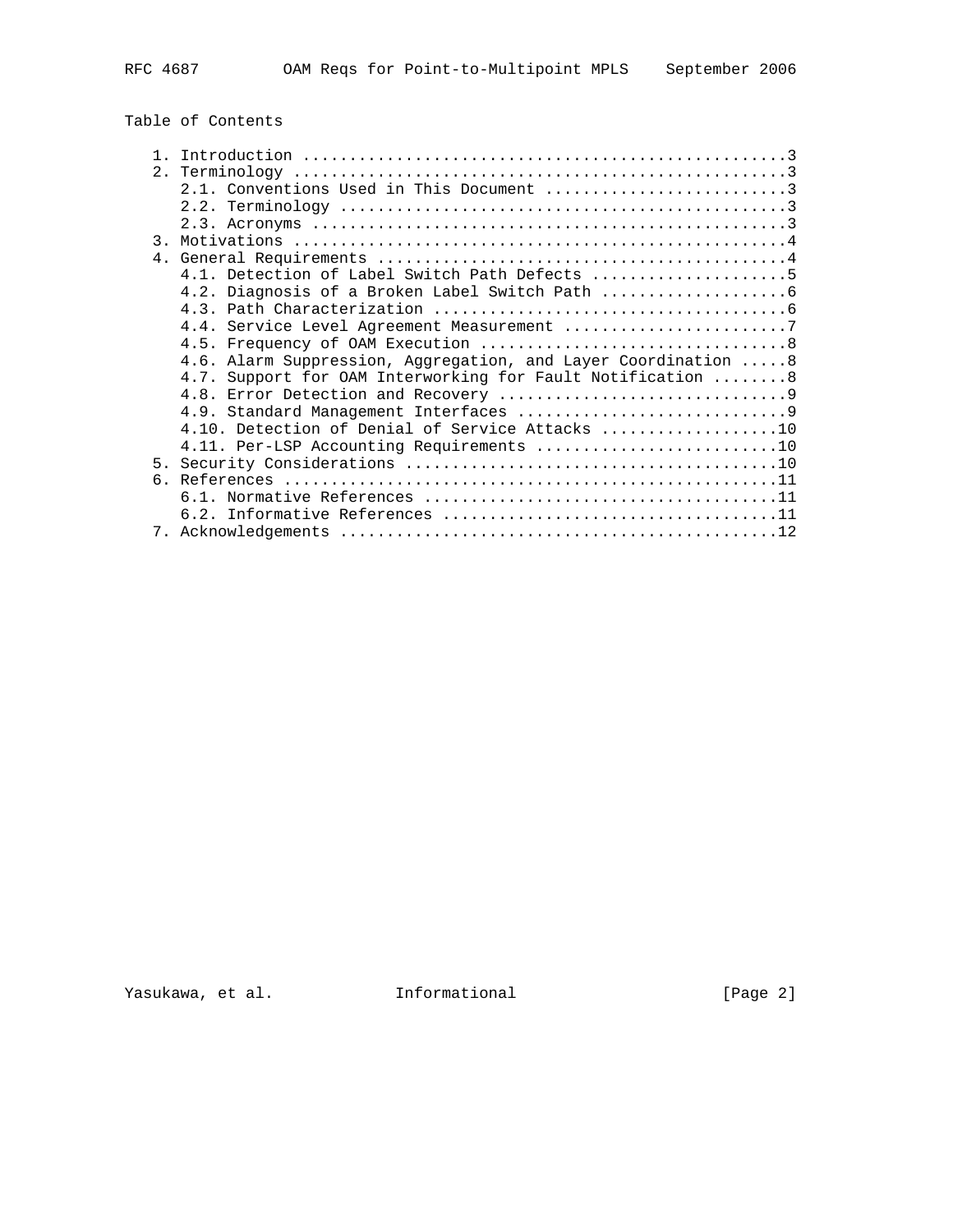# 1. Introduction

 This document describes requirements for data plane operations and management (OAM) for point-to-multipoint (P2MP) Multi-Protocol Label Switching (MPLS). This document specifies OAM requirements for P2MP MPLS, as well as for applications of P2MP MPLS.

 These requirements apply to all forms of P2MP MPLS LSPs, and include P2MP Traffic Engineered (TE) LSPs [RFC4461] and [P2MP-RSVP], as well as multicast LDP LSPs [MCAST-LDP].

 Note that the requirements for OAM for P2MP MPLS build heavily on the requirements for OAM for point-to-point MPLS. These latter requirements are described in [RFC4377] and are not repeated in this document.

For a generic framework for OAM in MPLS networks, refer to [RFC4378].

#### 2. Terminology

### 2.1. Conventions Used in This Document

 The key words "MUST", "MUST NOT", "REQUIRED", "SHALL", "SHALL NOT", "SHOULD", "SHOULD NOT", "RECOMMENDED", "MAY", and "OPTIONAL" in this document are to be interpreted as described in RFC 2119 [RFC2119].

 The requirements in this document apply to OAM mechanism and protocol development, as opposed to the usual application of RFC 2119 requirements to an actual protocol, as this document does not specify a protocol.

# 2.2. Terminology

 Definitions of key terms for MPLS OAM are found in [RFC4377] and the reader is assumed to be familiar with those definitions, which are not repeated here.

 [RFC4461] includes some important definitions and terms for use within the context of P2MP MPLS. The reader should be familiar with at least the terminology section of that document.

### 2.3. Acronyms

The following acronyms are used in this document.

 CE: Customer Edge DoS: Denial of service ECMP: Equal Cost Multipath

Yasukawa, et al. 1nformational 1999 [Page 3]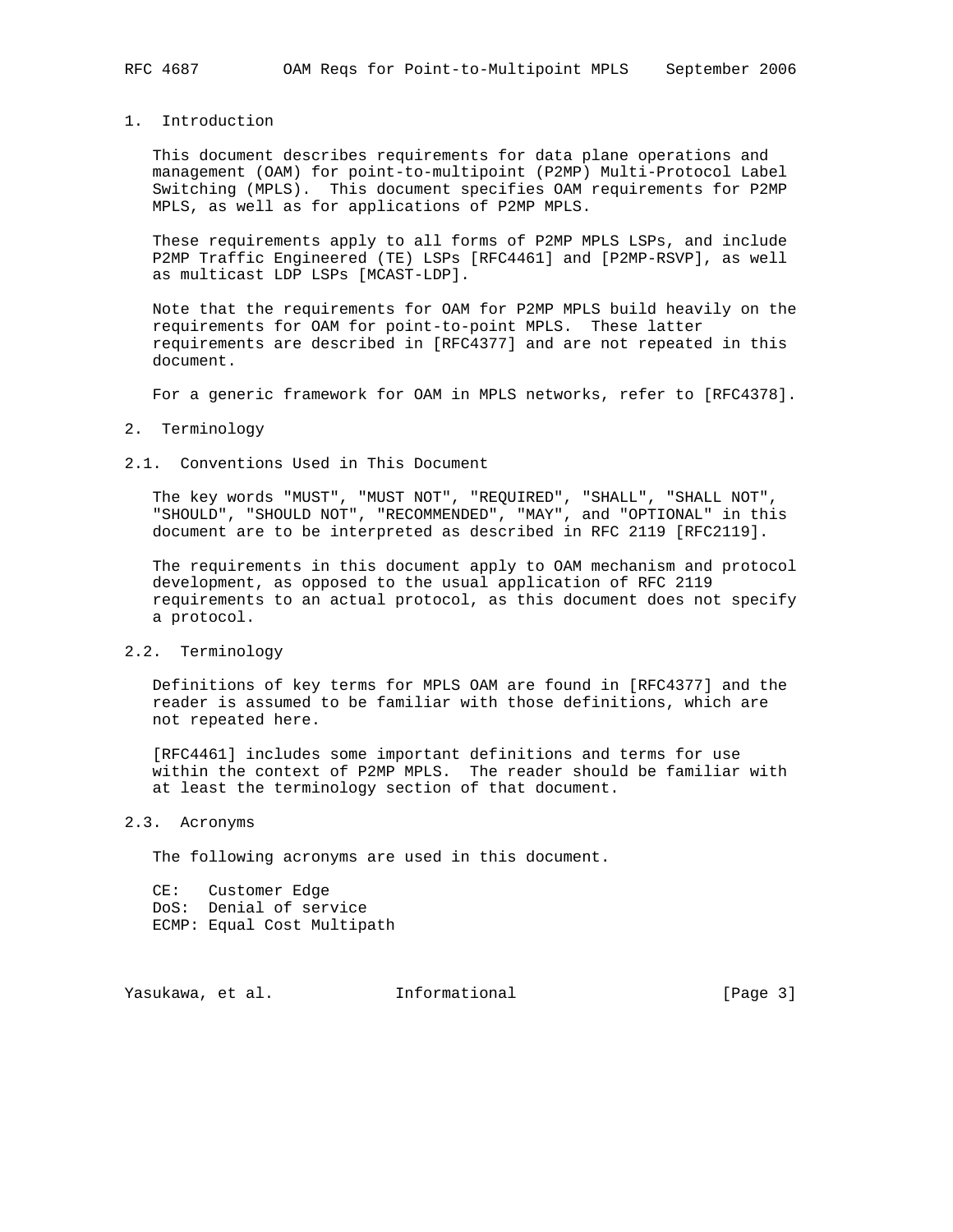LDP: Label Distribution Protocol LSP: Label Switched Path LSR: Label Switching Router OAM: Operations and Management RSVP: Resource reSerVation Protocol P2MP: Point-to-Multipoint SP: Service Provider TE: Traffic Engineering

### 3. Motivations

 OAM for MPLS networks has been established as a fundamental requirement both through operational experience and through its documentation in numerous Internet Drafts. Many such documents (for example, [RFC4379], [RFC3812], [RFC3813], [RFC3814], and [RFC3815]) developed specific solutions to individual issues or problems. Coordination of the full OAM requirements for MPLS was achieved by [RFC4377] in recognition of the fact that the previous piecemeal approach could lead to inconsistent and inefficient applicability of OAM techniques across the MPLS architecture, and might require significant modifications to operational procedures and systems in order to provide consistent and useful OAM functionality.

 This document builds on these realizations and extends the statements of MPLS OAM requirements to cover the new area of P2MP MPLS. That is, this document captures the requirements for P2MP MPLS OAM in advance of the development of specific solutions.

 Nevertheless, at the time of writing, some effort had already been expended to extend existing MPLS OAM solutions to cover P2MP MPLS (for example, [P2MP-LSP-PING]). While this approach of extending existing solutions may be reasonable, in order to ensure a consistent OAM framework it is necessary to articulate the full set of requirements in a single document. This will facilitate a uniform set of MPLS OAM solutions spanning multiple MPLS deployments and concurrent applications.

4. General Requirements

 The general requirements described in this section are similar to those described for point-to-point MPLS in [RFC4377]. The subsections below do not repeat material from [RFC4377], but simply give references to that document.

 However, where the requirements for P2MP MPLS OAM differ from or are more extensive than those expressed in [RFC4377], additional text is supplied.

Yasukawa, et al. 1nformational 1992 (Page 4)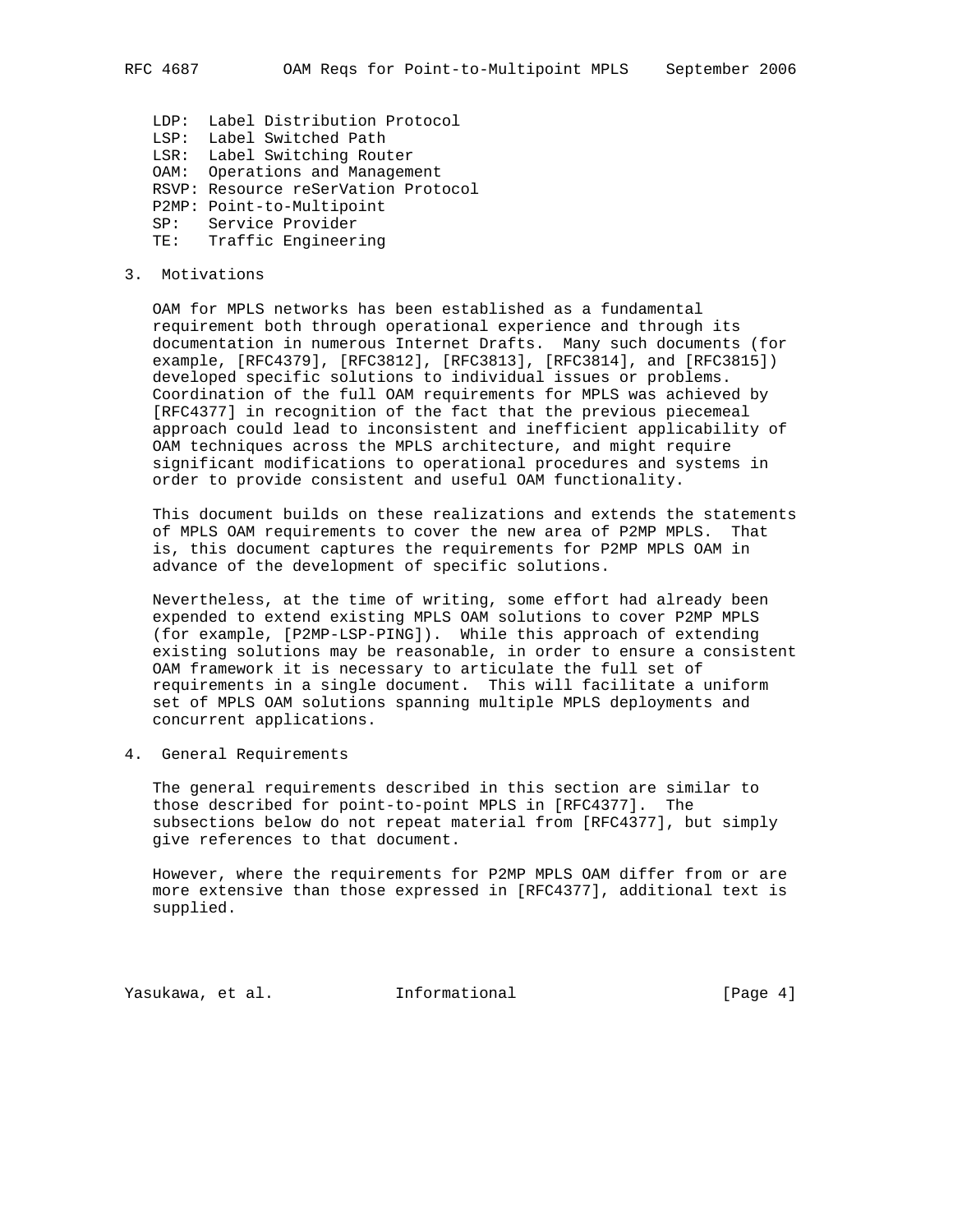In general, it should be noted that P2MP LSPs introduce a scalability issue with respect to OAM that is not present in point-to-point MPLS. That is, an individual P2MP LSP will have more than one egress and the path to those egresses will very probably not be linear (for example, it may have a tree structure). Since the number of egresses for a single P2MP LSP is unknown and not bounded by any small number, it follows that all mechanisms defined for OAM support MUST scale well with the number of egresses and the complexity of the path of the LSP. Mechanisms that are able to deal with individual egresses will scale no worse than similar mechanisms for point-to-point LSPs, but it is desirable to develop mechanisms that are able to leverage the fact that multiple egresses are associated with a single LSP, and so achieve better scaling.

### 4.1. Detection of Label Switch Path Defects

 The ability to detect defects in a P2MP LSP SHOULD not require manual, hop-by-hop troubleshooting of each LSR used to switch traffic for that LSP, and SHOULD rely on proactive OAM procedures (such as continuous path connectivity and Service Level Agreement (SLA) measurement mechanisms). Any solutions SHOULD either extend or work in close conjunction with existing solutions developed for point-to point MPLS, such as those specified in [RFC4379] where this requirement is not contradicted by the other requirements in this section. This will leverage existing software and hardware deployments.

 Note that P2MP LSPs may introduce additional scaling concerns for LSP probing by tools such as [RFC4379]. As the number of leaves of a P2MP LSP increases it potentially becomes more expensive to inspect the LSP to detect defects. Any tool developed for this purpose MUST be cognitive of this issue and MUST include techniques to reduce the scaling impact of an increase in the number of leaves. Nevertheless, it should also be noted that the introduction of additional leaves may mean that the use of techniques such as [RFC4379] are less appropriate for defect detection with P2MP LSPs, while the technique may still remain useful for defect diagnosis as described in the next section.

 Due to the above scaling concerns, LSRs or other network resources MUST NOT be overwhelmed by the operation of normal proactive OAM procedures, and measures taken to protect LSRs and network resources against being overwhelmed MUST NOT degrade the operational value or responsiveness of proactive OAM procedures. Note that reactive OAM may violate these limits (i.e., cause visible traffic degradation) if it is necessary or useful to try to fix whatever has gone wrong.

Yasukawa, et al. 1nformational 1999 [Page 5]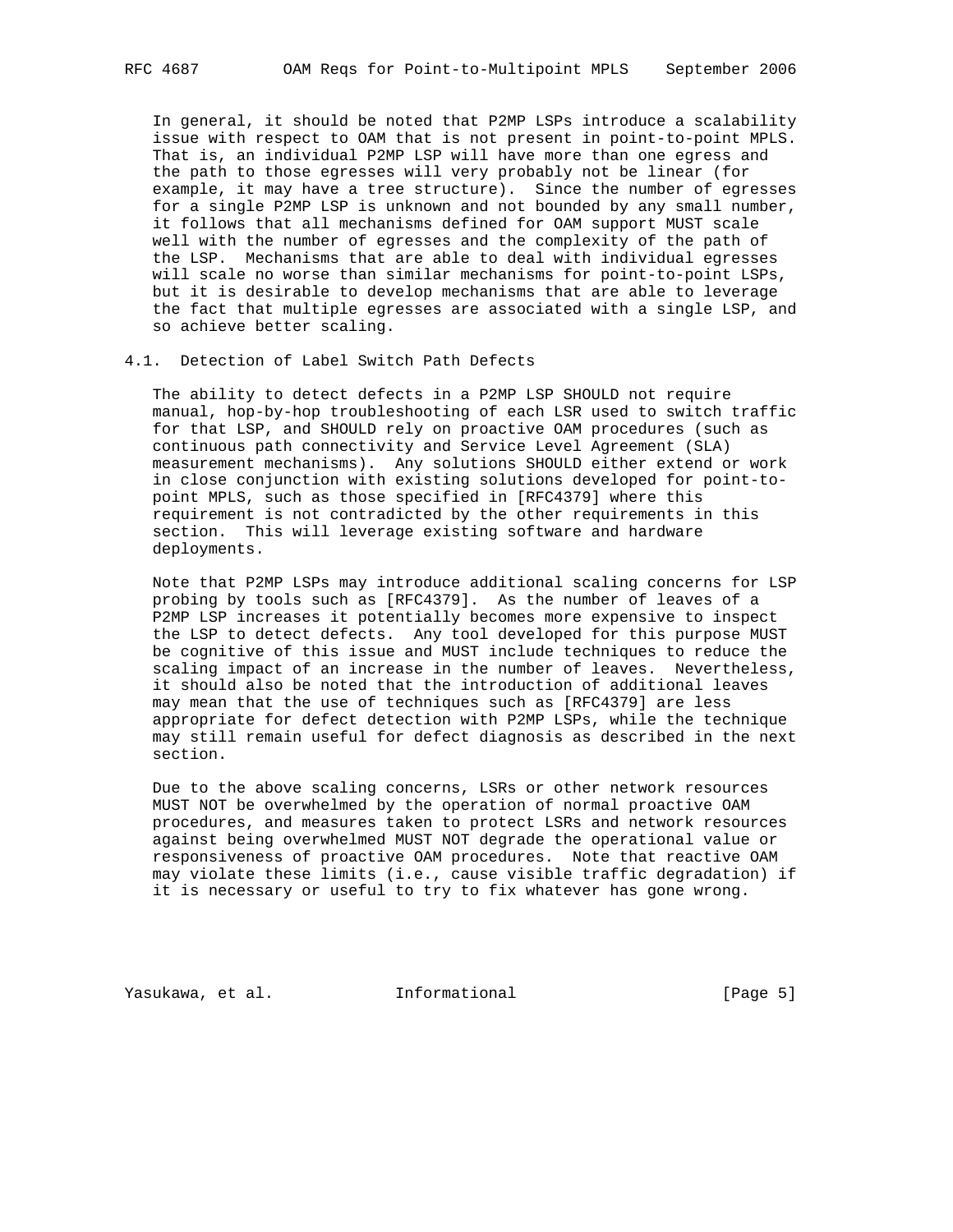By "overwhelmed" we mean that it MUST NOT be possible for an LSR to be so busy handling proactive OAM that it is unable to continue to process control or data plane traffic at its advertised rate. Similarly, a network resource (such as a data link) MUST NOT be carrying so much proactive OAM traffic that it is unable to carry the advertised data rate. At the same time, it is important to configure proactive OAM, if it is in use, not to raise alarms caused by the failure to receive an OAM message if the component responsible for processing the messages is unable to process because other components are consuming too many system resources -- such alarms might turn out to be false.

 In practice, of course, the requirements in the previous paragraph may be met by careful specification of the anticipated data throughput of LSRs or data links. However, it should be recalled that proactive OAM procedures may be scaled linearly with the number of LSPs, and the number of LSPs is not necessarily a function of the available bandwidth in an LSR or on a data link.

## 4.2. Diagnosis of a Broken Label Switch Path

 The ability to diagnose a broken P2MP LSP and to isolate the failed component (i.e., link or node) in the path is REQUIRED. These functions include a path connectivity test that can test all branches and leaves of a P2MP LSP for reachability, as well as a path tracing function. Note that this requirement is distinct from the requirement to detect errors or failures described in the previous section. In practice, Detection and Diagnosis/Isolation MAY be performed by separate or the same mechanisms according to the way in which the other requirements are met.

 It MUST be possible for the operator (or an automated process) to stipulate a timeout after which the failure to see a response shall be flagged as an error.

 Any mechanism developed to perform these functions is subject to the scalability concerns expressed in section 4.

# 4.3. Path Characterization

 The path characterization function [RFC4377] is the ability to reveal details of LSR forwarding operations for P2MP LSPs. These details can then be compared later during subsequent testing relevant to OAM functionality. Therefore, LSRs supporting P2MP LSPs MUST provide mechanisms that allow operators to interrogate and characterize P2MP paths.

Yasukawa, et al. 1nformational (Page 6)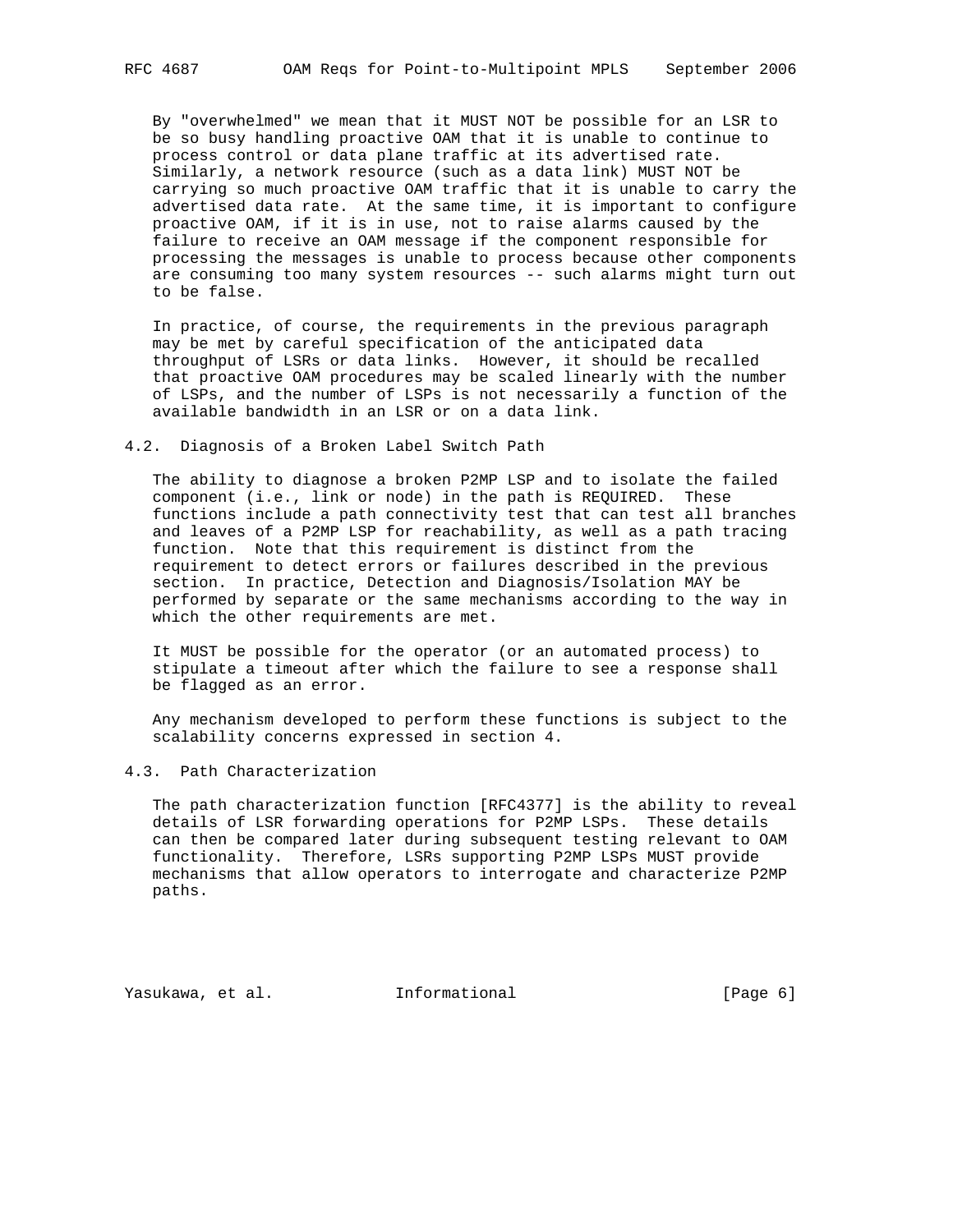Since P2MP paths are more complex than the paths of point-to-point LSPs, the scaling concerns expressed in section 4 apply.

 Note that path characterization SHOULD lead to the operator being able to determine the full tree for a P2MP LSP. That is, it is not sufficient to know the list of LSRs in the tree, but it is important to know their relative order and where the LSP branches.

 Since, in some cases, the control plane state and data paths may branch at different points from the control plane and data plane topologies (for example, Figure 1), it is not sufficient to present the order of LSRs, but it is important that the branching points on that tree are clearly identified.

$$
\begin{array}{c}\nE \\
\downarrow \\
A---B---C==D \\
\searrow \\
F\n\end{array}
$$

 Figure 1. An example P2MP tree where the data path and control plane state branch at C, but the topology branches at D.

 A diagnostic tool that meets the path characterization requirements SHOULD collect information that is easy to process to determine the P2MP tree for a P2MP LSP, rather than provide information that must be post-processed with some complexity.

4.4. Service Level Agreement Measurement

 Mechanisms are required to measure the diverse aspects of Service Level Agreements for services that utilize P2MP LSPs. The aspects are listed in [RFC4377].

 Service Level Agreements are often measured in terms of the quality and rate of data delivery. In the context of P2MP MPLS, data is delivered to multiple egress nodes. The mechanisms MUST, therefore, be capable of measuring the aspects of Service Level Agreements as they apply to each of the egress points to a P2MP LSP. At the same time, in order to diagnose issues with meeting Service Level Agreements, mechanisms SHOULD be provided to measure the aspects of the agreements at key points within the network such as at branch nodes on the P2MP tree.

Yasukawa, et al. 1nformational 1999 [Page 7]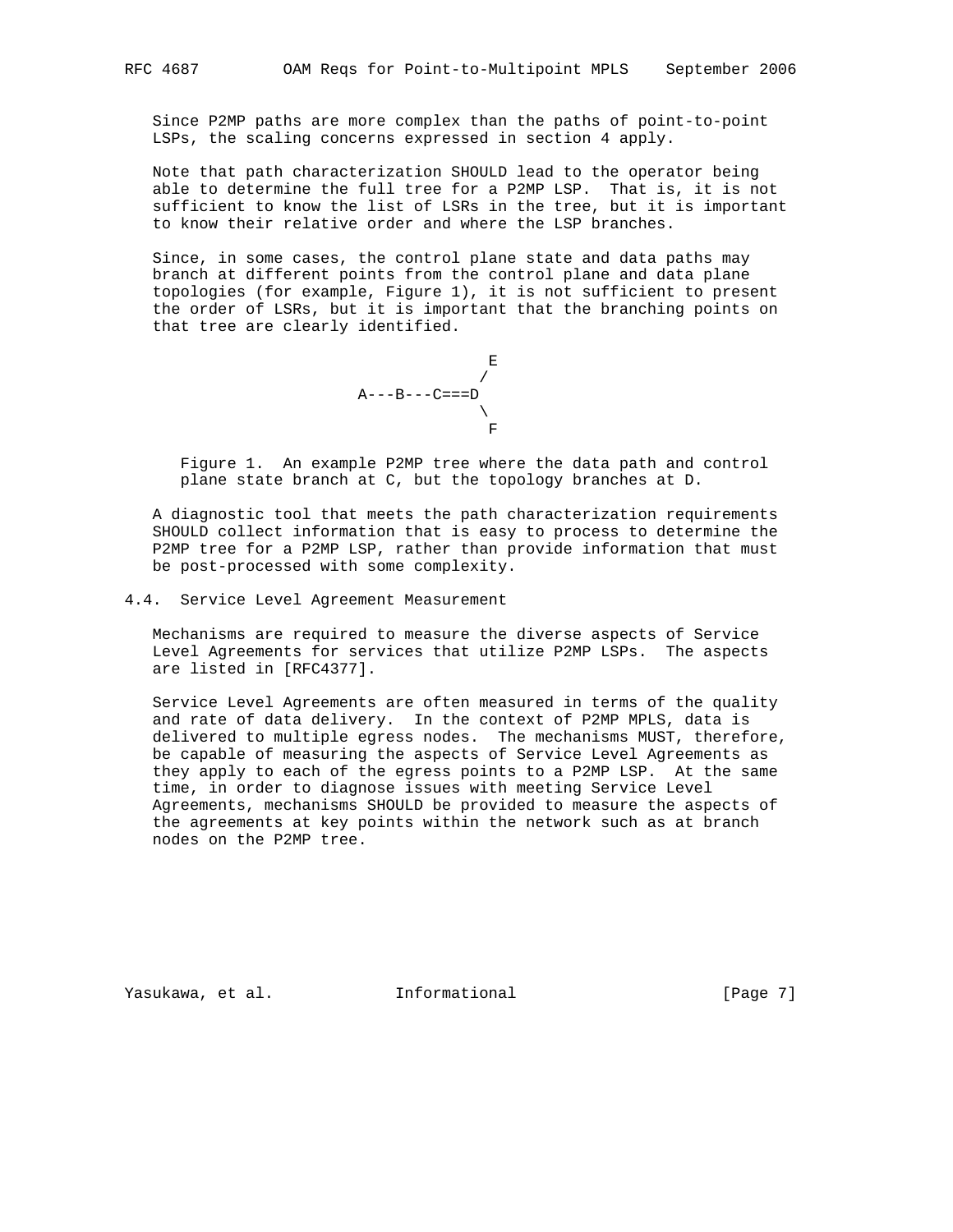# 4.5. Frequency of OAM Execution

 As stipulated in [RFC4377], the operator MUST have the flexibility to configure OAM parameters to meet their specific operational requirements. This requirement is potentially more important in P2MP deployments where the effects of the execution of OAM functions can be potentially much greater than in a non-P2MP configuration. For example, a mechanism that causes each egress of a P2MP LSP to respond could result in a large burst of responses to a single OAM request.

 Therefore, solutions produced SHOULD NOT impose any fixed limitations on the frequency of the execution of any OAM functions.

### 4.6. Alarm Suppression, Aggregation, and Layer Coordination

 As described in [RFC4377], network elements MUST provide alarm suppression and aggregation mechanisms to prevent the generation of superfluous alarms within or across network layers. The same time constraint issues identified in [RFC4377] also apply to P2MP LSPs.

 A P2MP LSP also brings the possibility of a single fault causing a larger number of alarms than for a point-to-point LSP. This can happen because there are a larger number of downstream LSRs (for example, a larger number of egresses). The resultant multiplier in the number of alarms could cause swamping of the alarm management systems to which the alarms are reported, and serves as a multiplier to the number of potentially duplicate alarms raised by the network.

 Alarm aggregation or limitation techniques MUST be applied within any solution, or be available within an implementation, so that this scaling issue can be reduced. Note that this requirement introduces a second dimension to the concept of alarm aggregation. Where previously it applied to the correlation and suppression of alarms generated by different network layers, it now also applies to similar techniques applied to alarms generated by multiple downstream LSRs.

4.7. Support for OAM Interworking for Fault Notification

 [RFC4377] specifies that an LSR supporting the interworking of one or more networking technologies over MPLS MUST be able to translate an MPLS defect into the native technology's error condition. This also applies to any LSR supporting P2MP LSPs. However, careful attention to the requirements for alarm suppression stipulated therein and in section 4.6 SHOULD be observed.

 Note that the time constraints for fault notification and alarm propagation affect the solutions that might be applied to the scalability problem inherent in certain OAM techniques applied to

Yasukawa, et al. 1nformational 1999 [Page 8]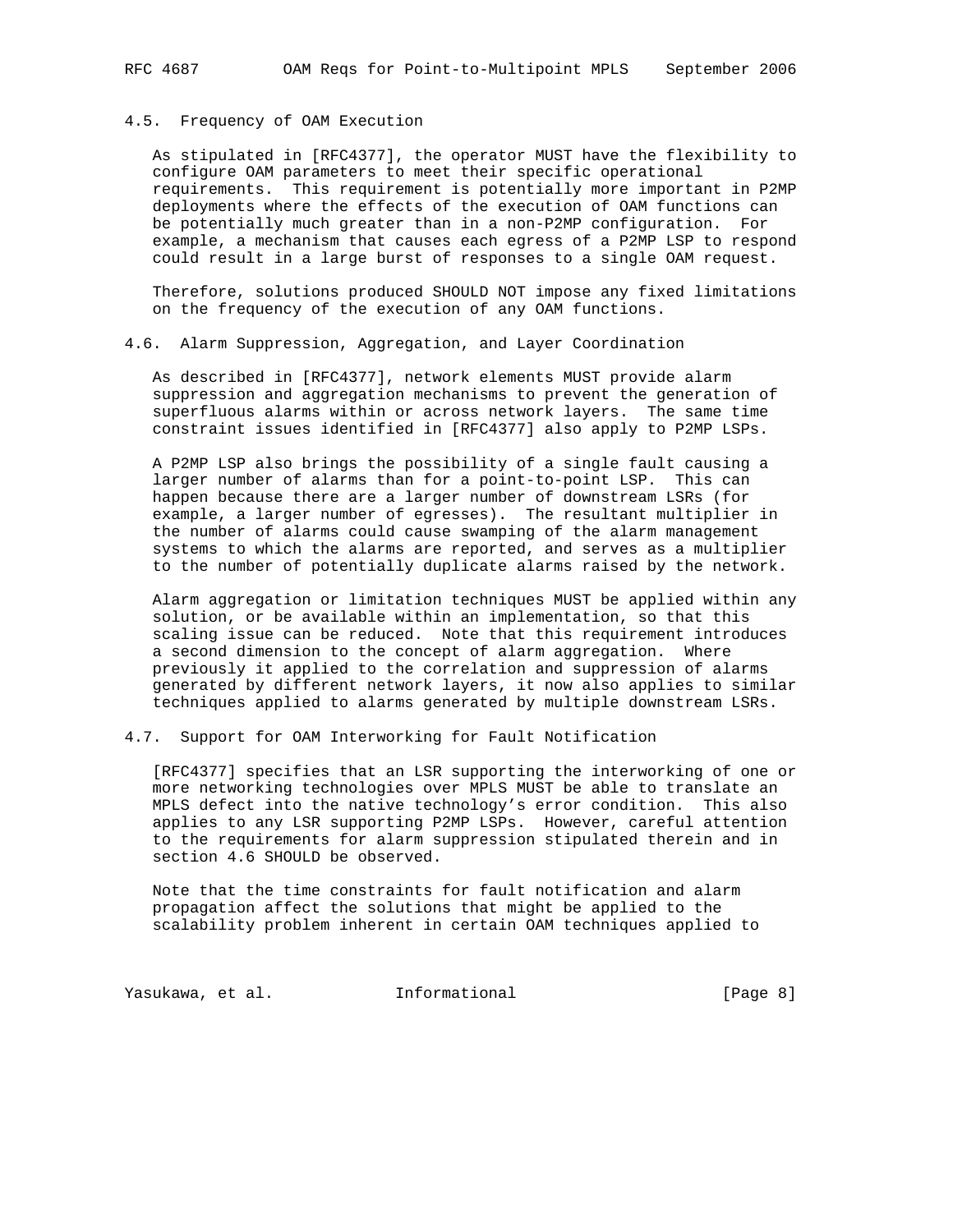P2MP LSPs. For example, a solution to the issue of a large number of egresses all responding to some form of probe request at the same time might be to make the probes less frequent -- but this might affect the ability to detect and/or report faults.

 Where fault notification to the egress is required, there is the possibility that a single fault will give rise to multiple notifications, one to each egress node of the P2MP that is downstream of the fault. Any mechanisms MUST manage this scaling issue while still continuing to deliver fault notifications in a timely manner.

 Where fault notification to the ingress is required, the mechanisms MUST ensure that the notification identifies the egress nodes of the P2MP LSP that are impacted (that is, those downstream of the fault) and does not falsely imply that all egress nodes are impacted.

4.8. Error Detection and Recovery

 Recovery from a fault by a network element can be facilitated by MPLS OAM procedures. As described in [RFC4377], these procedures will detect a broad range of defects, and SHOULD be operable where MPLS P2MP LSPs span multiple routing areas or multiple Service Provider domains.

 The same requirements as those expressed in [RFC4377] with respect to automatic repair and operator intervention ahead of customer detection of faults apply to P2MP LSPs.

 It should be observed that faults in P2MP LSPs MAY be recovered through techniques described in [P2MP-RSVP].

### 4.9. Standard Management Interfaces

 The widespread deployment of MPLS requires common information modeling of management and control of OAM functionality. This is reflected in the integration of standard MPLS-related MIBs [RFC3812], [RFC3813], [RFC3814], [RFC3815] for fault, statistics, and configuration management. These standard interfaces provide operators with common programmatic interface access to operations and management functions and their status.

 The standard MPLS-related MIB modules [RFC3812], [RFC3813], [RFC3814], and [RFC3815] SHOULD be extended wherever possible, to support P2MP LSPs, the associated OAM functions on these LSPs, and the applications that utilize P2MP LSPs. Extending them will facilitate the reuse of existing management software both in LSRs and in management systems. In cases where the existing MIB modules cannot be extended, then new MIB modules MUST be created.

Yasukawa, et al. 1nformational 1999 [Page 9]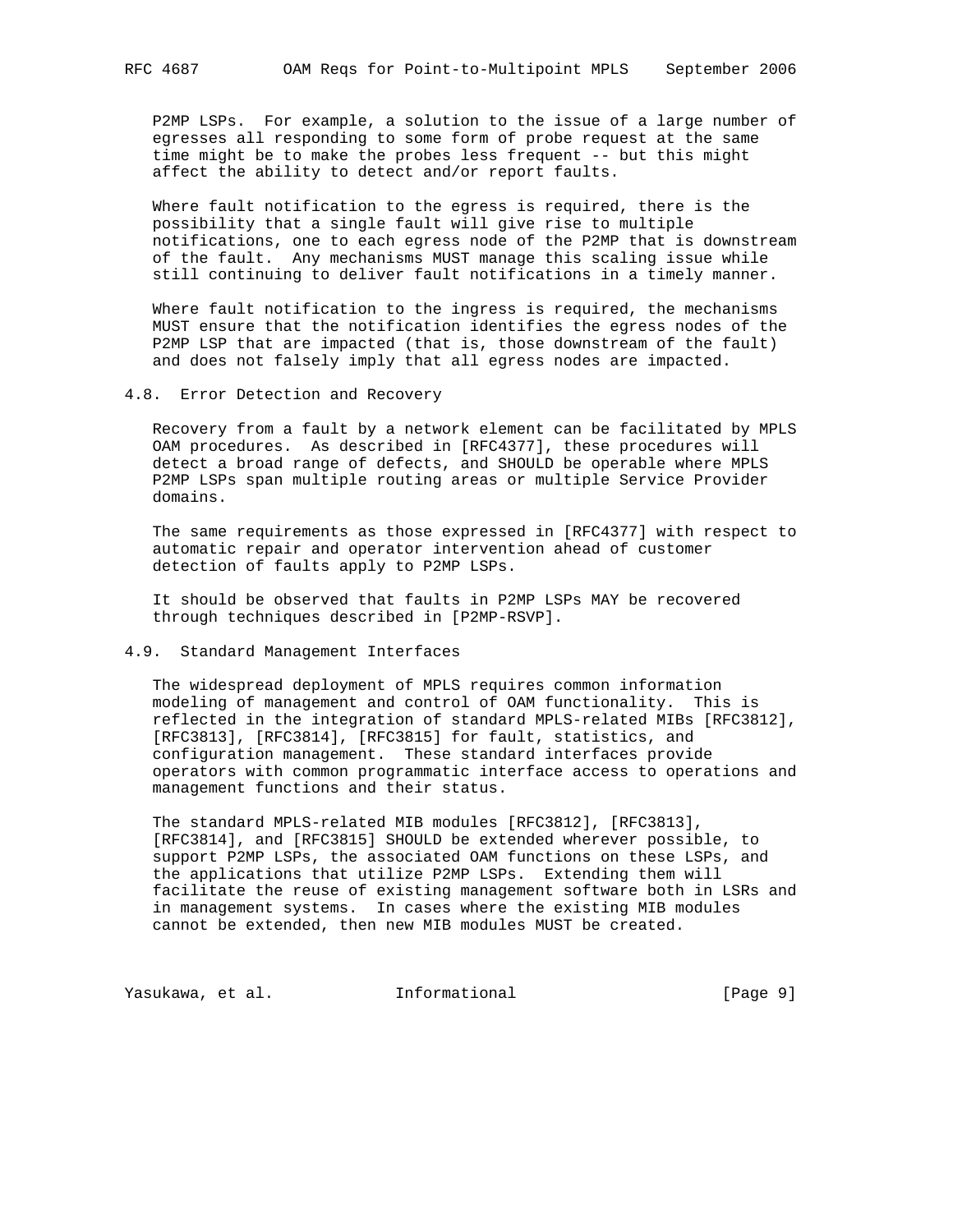# 4.10. Detection of Denial of Service Attacks

 The ability to detect denial of service (DoS) attacks against the data or control planes that signal P2MP LSPs MUST be part of any security management related to MPLS OAM tools or techniques.

## 4.11. Per-LSP Accounting Requirements

 In an MPLS network where P2MP LSPs are in use, Service Providers can measure traffic from an LSR to the egress of the network using some MPLS-related MIB modules (see section 4.9), for example. Other interfaces MAY exist as well and enable the creation of traffic matrices so that it is possible to know how much traffic is traveling from where to where within the network.

 Analysis of traffic flows to produce a traffic matrix is more complicated where P2MP LSPs are deployed because there is no simple pairing relationship between an ingress and a single egress. Fundamental to understanding traffic flows within a network that supports P2MP LSPs will be the knowledge of where the traffic is branched for each LSP within the network, that is, where within the network the branch nodes for the LSPs are located and what their relationship is to links and other LSRs. Traffic flow and accounting tools MUST take this fact into account.

5. Security Considerations

 This document introduces no new security issues compared with [RFC4377]. It is worth highlighting, however, that any tool designed to satisfy the requirements described in this document MUST include provisions to prevent its unauthorized use. Likewise, these tools MUST provide a means by which an operator can prevent denial of service attacks if those tools are used in such an attack. LSP mis merging is described in [RFC4377] where it is pointed out that it has security implications beyond simply being a network defect. It needs to be stressed that it is in the nature of P2MP traffic flows that any erroneous delivery (such as caused by LSP mis-merging) is likely to have more far-reaching consequences since the traffic will be mis-delivered to multiple receivers.

 As with the OAM functions described in [RFC4377], the performance of diagnostic functions and path characterization may involve the extraction of a significant amount of information about network construction. The network operator MAY consider this information private and wish to take steps to secure it, but further, the volume of this information may be considered as a threat to the integrity of

Yasukawa, et al. 1nformational 1999 [Page 10]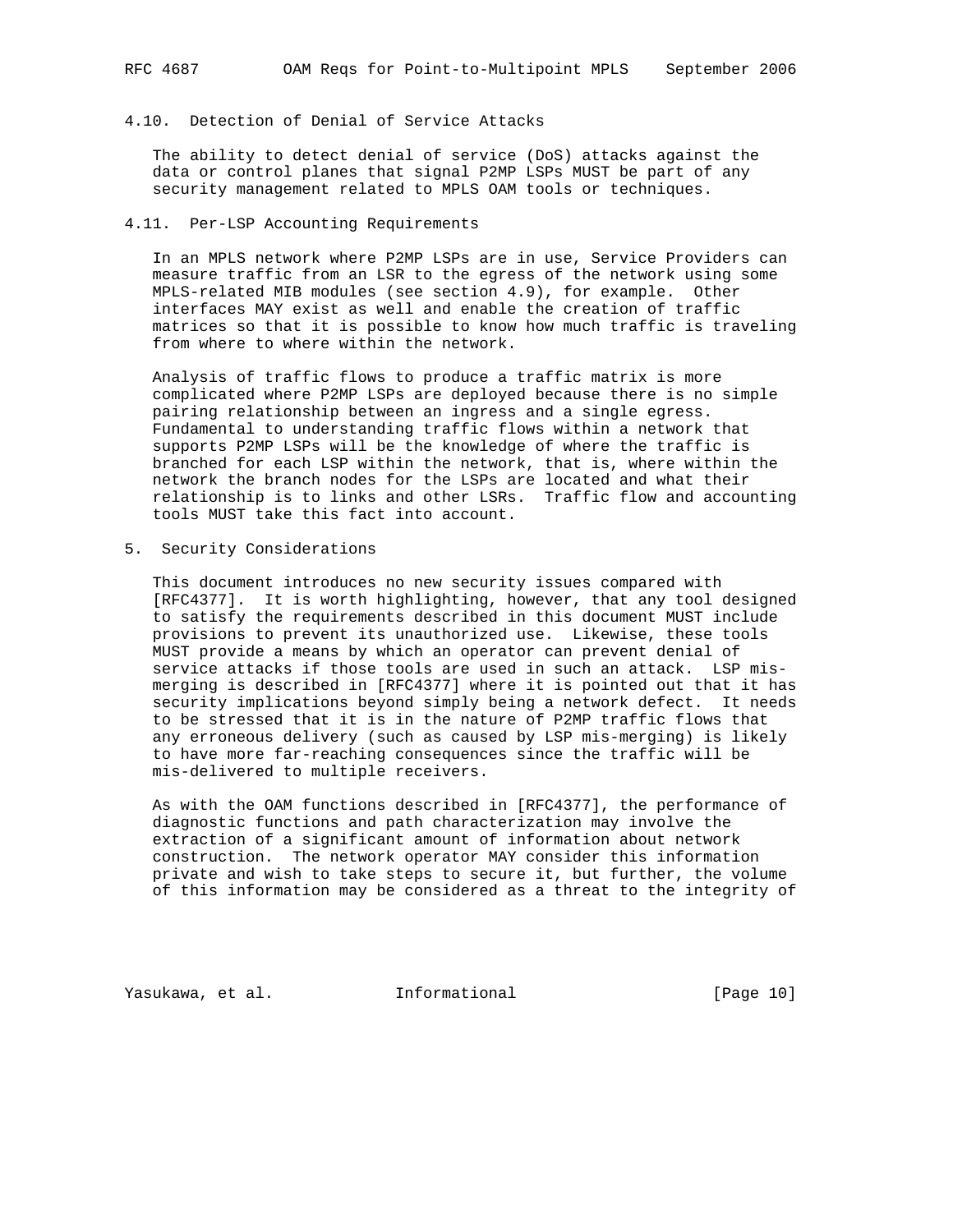the network if it is extracted in bulk. This issue may be greater in P2MP MPLS because of the potential for a large number of receivers on a single LSP and the consequent extensive path of the LSP.

- 6. References
- 6.1. Normative References
	- [RFC2119] Bradner, S., "Key words for use in RFCs to Indicate Requirement Levels", BCP 14, RFC 2119, March 1997.

 [RFC4377] Nadeau, T., Morrow, M., Swallow, G., Allan, D., and S. Matsushima, "Operations and Management (OAM) Requirements for Multi-Protocol Label Switched (MPLS) Networks", RFC 4377, February 2006.

### 6.2. Informative References

- [MCAST-LDP] Minei, I., Ed., Kompella, K., Wijnands, I., Ed., and B. Thomas, "Label Distribution Protocol Extensions for Point-to-Multipoint and Multipoint-to-Multipoint Label Switched Paths", Work in Progress, June 2006.
- [P2MP-LSP-PING] Yasukawa, S., Farrel, A., Ali, Z., and B. Fenner, "Detecting Data Plane Failures in Point-to- Multipoint MPLS Traffic Engineering - Extensions to LSP Ping", Work in Progress, April 2006.
- [P2MP-RSVP] Aggarwal, R., Papadimitriou, D., and S. Yasukawa, "Extensions to RSVP-TE for Point to Multipoint TE LSPs", Work in Progress, July 2006.
- [RFC3812] Srinivasan, C., Viswanathan, A. and T. Nadeau, "MPLS Traffic Engineering Management Information Base Using SMIv2", RFC3812, June 2004.
- [RFC3813] Srinivasan, C., Viswanathan, A. and T. Nadeau, "MPLS Label Switch Router Management Information Base Using SMIv2", RFC3813, June 2004.
- [RFC3814] Nadeau, T., Srinivasan, C., and A. Viswanathan, "Multiprotocol Label Switching (MPLS) FEC-To-NHLFE (FTN) Management Information Base", RFC3814, June 2004.

Yasukawa, et al. 1nformational 1999 [Page 11]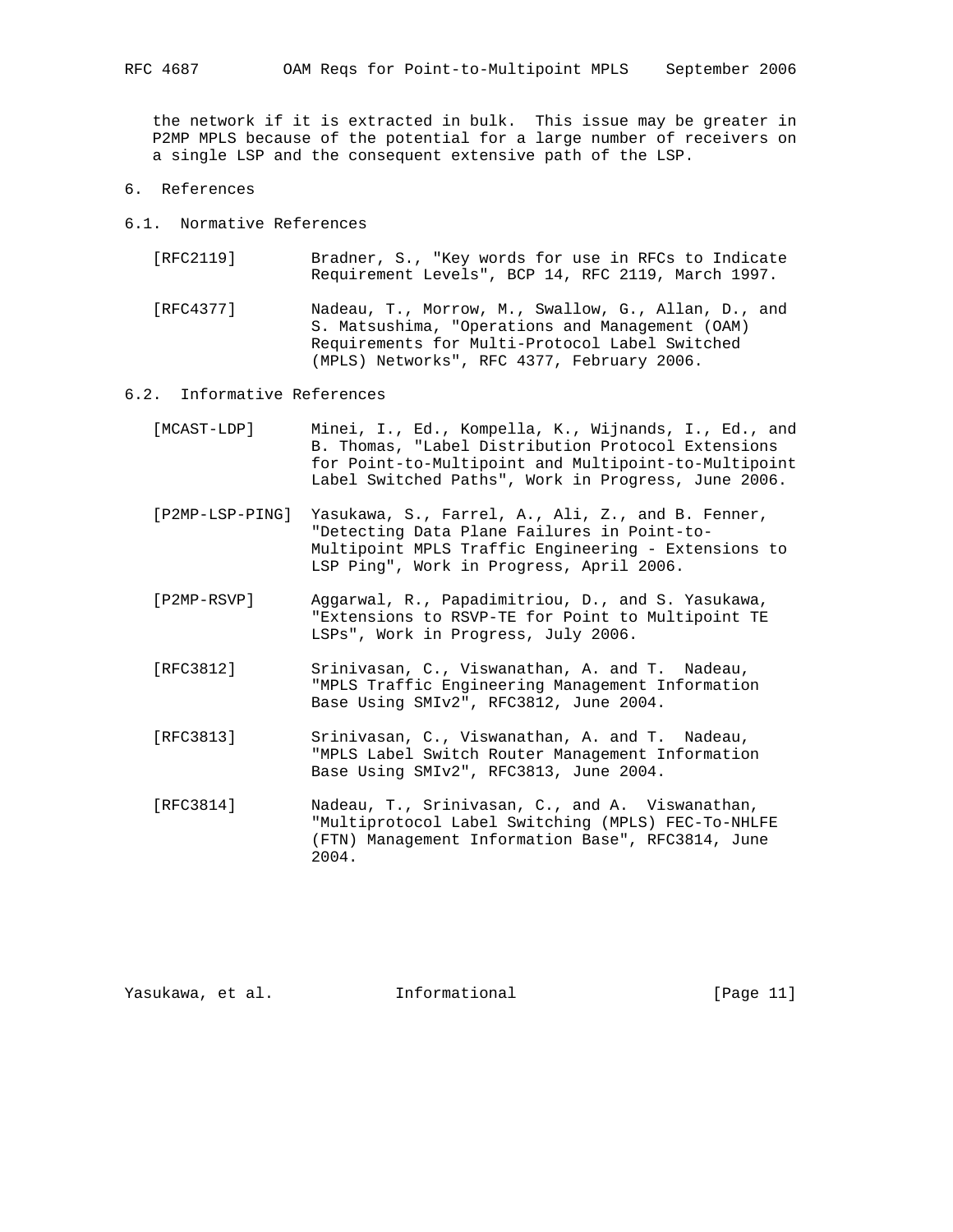| RFC 4687 |  |  | OAM Reqs for Point-to-Multipoint MPLS | September 2006 |  |
|----------|--|--|---------------------------------------|----------------|--|
|          |  |  |                                       |                |  |

- [RFC3815] Cucchiara, J., Sjostrand, H., and Luciani, J., "Definitions of Managed Objects for the Multiprotocol Label Switching (MPLS), Label Distribution Protocol (LDP)", RFC 3815, June 2004.
- [RFC4378] Allan, D. and T. Nadeau, "A Framework for Multi- Protocol Label Switching (MPLS) Operations and Management (OAM)", RFC 4378, February 2006.
- [RFC4379] Kompella, K. and G. Swallow, "Detecting Multi- Protocol Label Switched (MPLS) Data Plane Failures", RFC 4379, February 2006.
- [RFC4461] Yasukawa, S., Ed., "Signaling Requirements for Point-to-Multipoint Traffic-Engineered MPLS Label Switched Paths (LSPs)", RFC 4461, April 2006.
- 7. Acknowledgements

 The authors wish to acknowledge and thank the following individuals for their valuable comments on this document: Rahul Aggarwal, Neil Harrison, Ben Niven-Jenkins, and Dimitri Papadimitriou.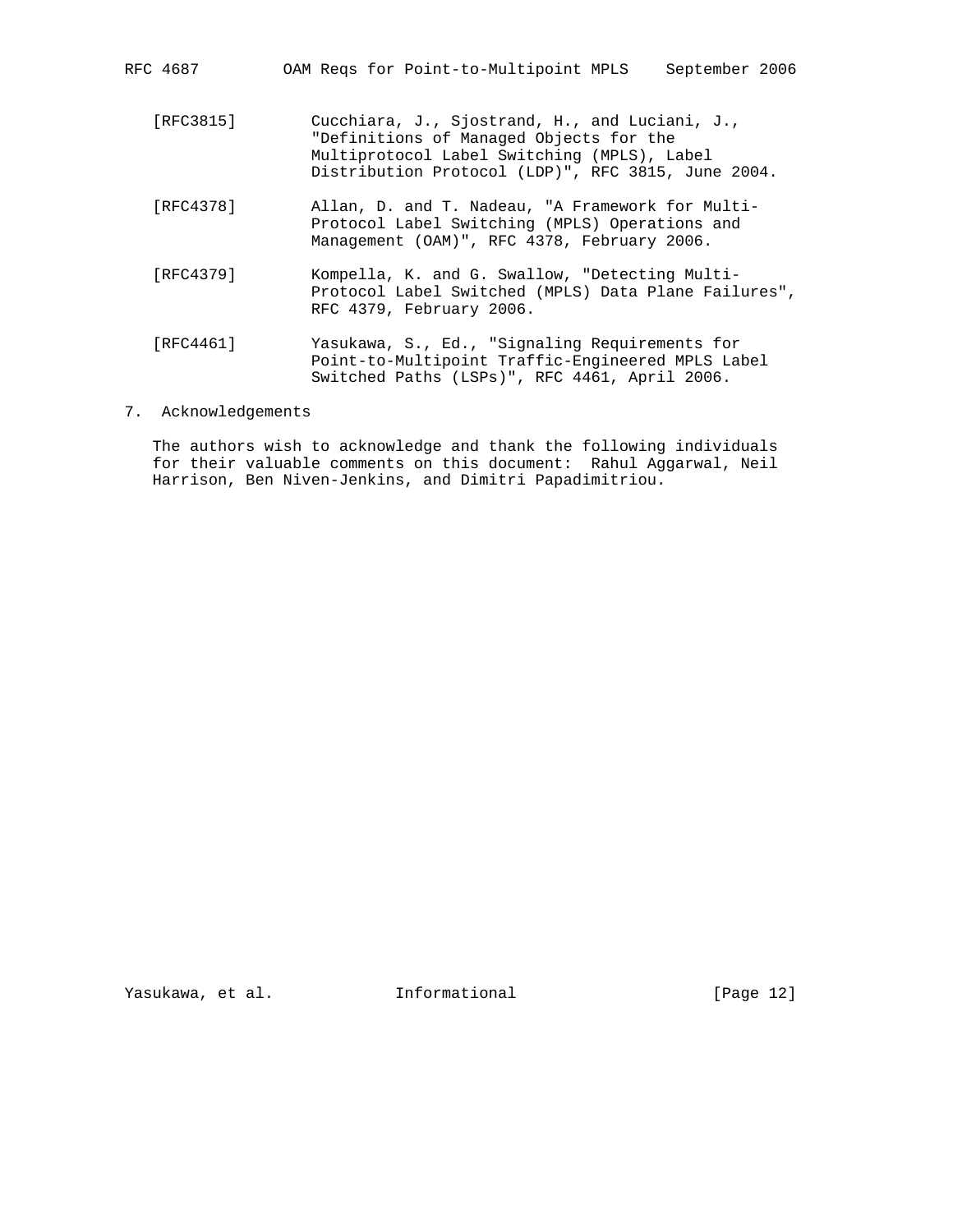Authors' Addresses

 Seisho Yasukawa NTT Corporation (R&D Strategy Department) 3-1, Otemachi 2-Chome Chiyodaku, Tokyo 100-8116 Japan

 Phone: +81 3 5205 5341 EMail: s.yasukawa@hco.ntt.co.jp

 Adrian Farrel Old Dog Consulting

 Phone: +44 (0) 1978 860944 EMail: adrian@olddog.co.uk

 Daniel King Aria Networks Ltd.

 Phone: +44 (0)1249 665923 EMail: daniel.king@aria-networks.com

 Thomas D. Nadeau Cisco Systems, Inc. 1414 Massachusetts Ave. Boxborough, MA 01719

EMail: tnadeau@cisco.com

Yasukawa, et al. 1nformational 1999 [Page 13]